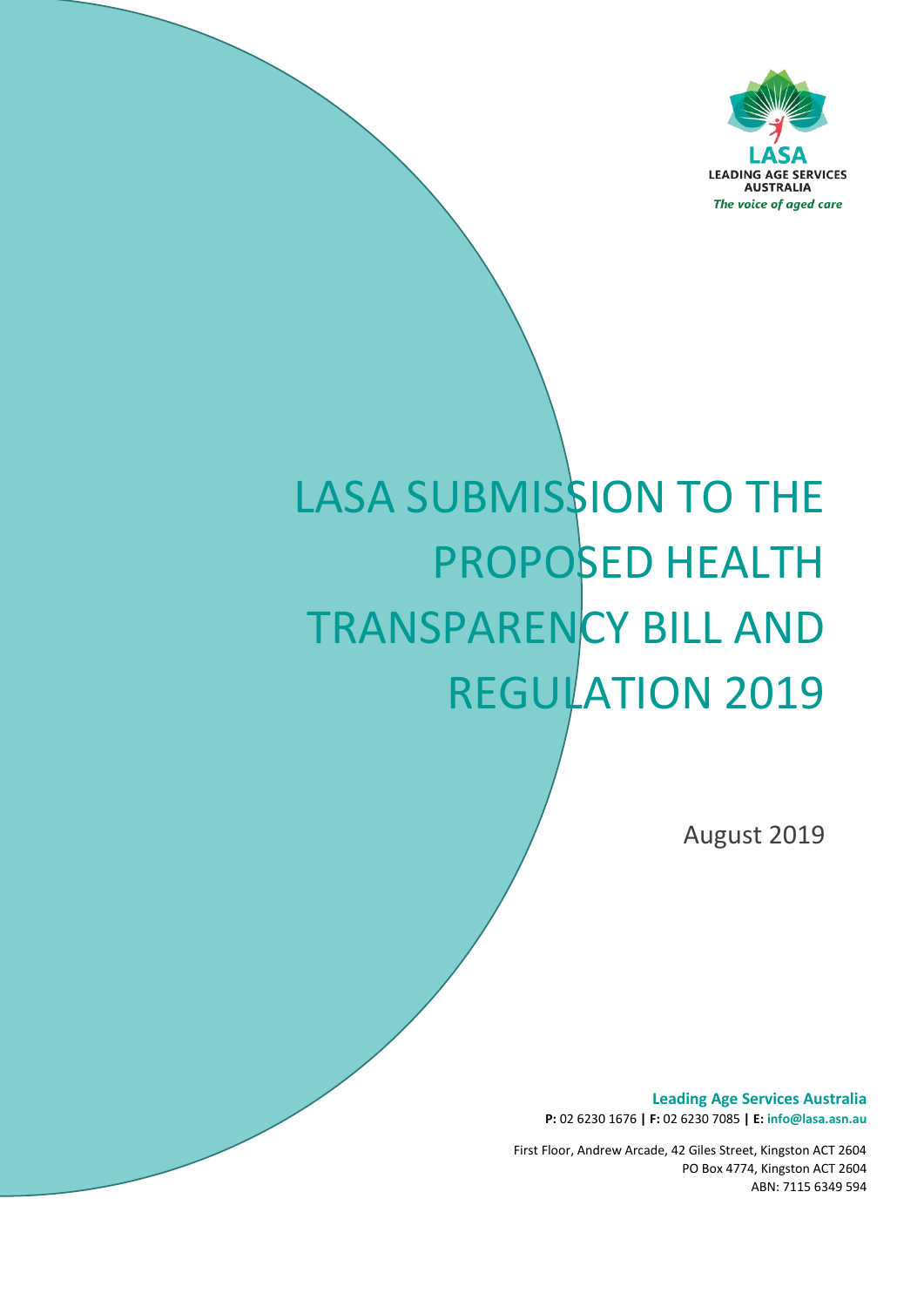# LEADING AGE SERVICES AUSTRALIA (LASA)

Leading Age Services Australia (LASA) is the national assosication for all providers of age services across residential care, home care and retirement living/seniors housing.

Our purpose is to enable high performing, respected and sustainable age services that support older Australians to age well by providing care, support and accommodation with quality, safety and compassion - always.

We are dedicated to meeting the needs of our Members by providing:

- a strong and influential voice, leading with authority on issues of importance; and
- access to valuable and value-adding information, advice, services and support.

LASA's membership base is made up of organisations providing care, support and services to older Australians. Our Members include not-for-profit, faith-based, private and government operated organisations providing age services across residential aged care, home care and retirement living. 10 per cent of our Members are government providers, 57 per cent are not-for-profit and 33 per cent are for-profit providers. Our diverse membership base provides LASA with the ability to speak with credibility and authority on issues of importance to older Australians and the age services industry.

#### KEY POINTS

LASA supports the goal of providing consumers with better information to support their choice of residential care services.

However, appropriate indicators need to be considered comprehensively through an evidence based process. LASA also believes that outcome based indicators (particularly where they are directly based on the views of residents) are likely to be more useful to consumers than input measures such as staffing.

In relation to the particular proposal put forward by the Queensland Government, LASA is concerned that:

- the policy was announced with no consultation, and very little time has been given to consult on implementation details;
- requiring private residential care services to respond to requests from the Queensland Government appears contrary to 23a of the 2012 National Partnership Agreement on Transitioning Responsibilities for Aged Care and Disability Services, which gives the Commonwealth responsibility for regulating residential care;
- most of the general information about residential care services that is requested is already requested and published by the Commonwealth;
- the staffing information requested will not give consumers a meaningful indication of the level of care that is available, because an overall staffing ratio:
	- does not indicate whether the appropriate mix of staff are available at the appropriate time, and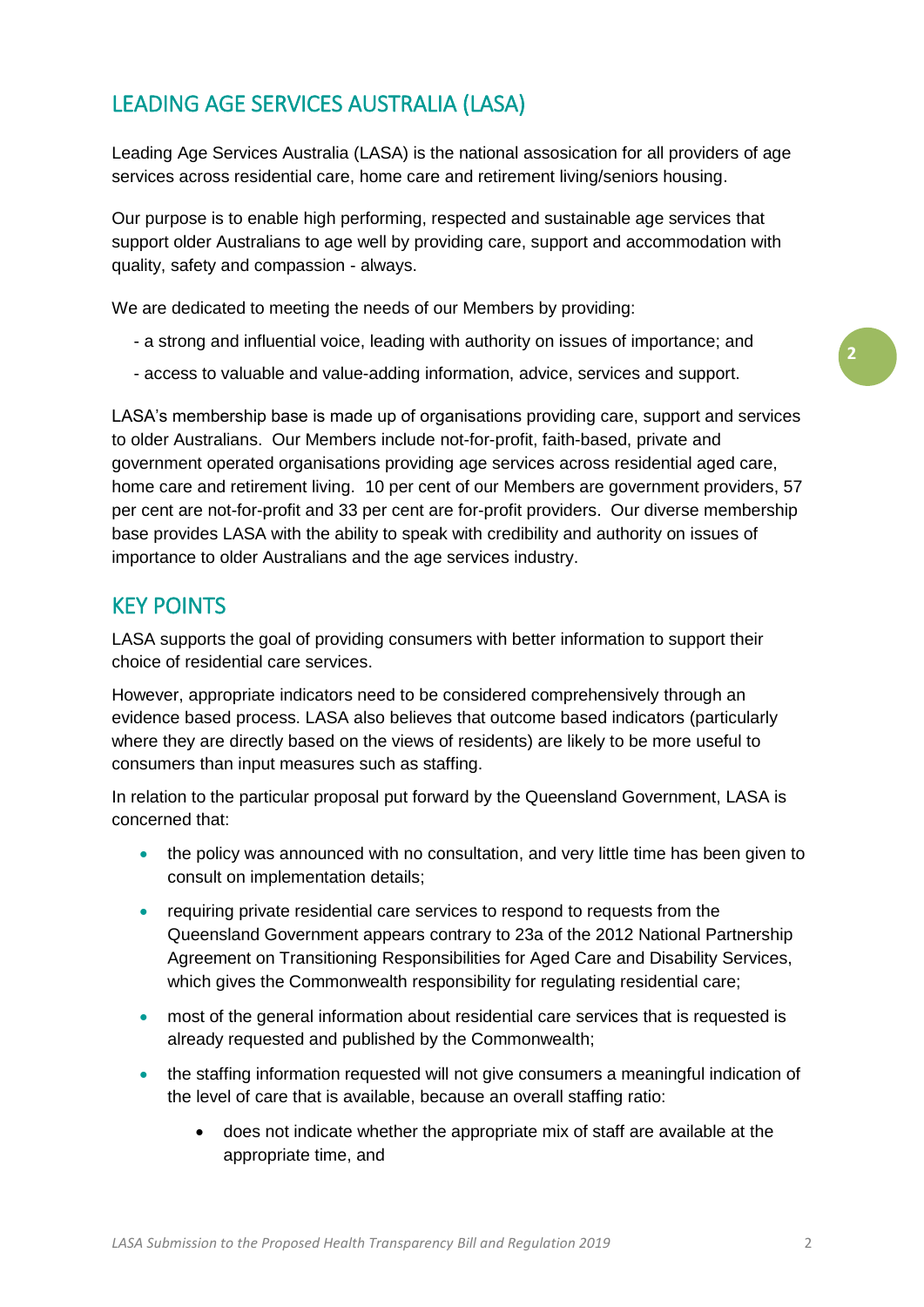- does not account for key drivers such as the staffing needs of residents.
- assessments of the adequacy of staffing undertaken by the Aged Care Quality and Safety Commission do already take into account this complexity, and this information is already publicly available;
- the Commonwealth Government is currently considering the recommendation of a Parliamentary report that would directly overlap with this proposal;
- it would be more straightforward to allow residential care services to not respond to the request for information rather than requiring them to respond, but allowing them to refuse to provide the information;
- the number of consumers that are likely to view the proposed website is fairly limited – however there is a risk that the information disclosed will be misrepresented for sensationalist purposes or to push a particular medically based care model (which may be contrary to the preferences of residents);
- responding to requests for information and helping residents and their families to understand what is reported will divert resources away from service delivery; and
- the proposed changes have been introduced at a time when the residential care sector is experiencing increasing financial strain. Both the Aged Care Financing Authority<sup>1</sup> and StewartBrown<sup>2</sup> have undertaken analysis of the financial performance of residential care services, indicating increasing financial strain with near 50 per cent of these services operating at a loss and this proportion increases to over 60 per cent of residential care services in regional and rural communities.
- Funding arrangements from the State government to State-funded residential care services is different to that of private residential care services and that this is not transparent and does not represent a 'level playing field' relative to the disclosure of information within the draft Bill.

# SURVEY RESPONSES

**.** 

LASA has collated information comprising survey responses from twenty-four residential care services drawn from its Queensland membership, noting the short turn around period to inform this submission on the proposed Health Transparency Bill 2019. Key findings include:

- Over **95 per cent** of survey respondents reported that they do not support the proposed Bill and Regulation;
- Over **90 per cent** of survey respondents reported not seeing any benefit in providing residential care information to Queensland Health;
- Although, over **70 per cent** of survey respondents indicated their concern with the possibility of being "named and shamed" through the making available of public information consistent with the draft Bill and Regulation, nearly **80 per cent** of survey

<sup>1</sup> [https://agedcare.health.gov.au/news-and-resources/enewsletter-for-the-aged-care-industry/aged-care](https://agedcare.health.gov.au/news-and-resources/enewsletter-for-the-aged-care-industry/aged-care-financing-authority-acfa-letter-to-providers/2019-acfa-annual-report-on-funding-and-financing-of-the-aged-care-sector)[financing-authority-acfa-letter-to-providers/2019-acfa-annual-report-on-funding-and-financing-of-the-aged](https://agedcare.health.gov.au/news-and-resources/enewsletter-for-the-aged-care-industry/aged-care-financing-authority-acfa-letter-to-providers/2019-acfa-annual-report-on-funding-and-financing-of-the-aged-care-sector)[care-sector](https://agedcare.health.gov.au/news-and-resources/enewsletter-for-the-aged-care-industry/aged-care-financing-authority-acfa-letter-to-providers/2019-acfa-annual-report-on-funding-and-financing-of-the-aged-care-sector)

<sup>2</sup> [http://www.stewartbrown.com.au/news-articles/26-aged-care/181-march-2019-aged-care-sector-financial](http://www.stewartbrown.com.au/news-articles/26-aged-care/181-march-2019-aged-care-sector-financial-performance-survey)[performance-survey](http://www.stewartbrown.com.au/news-articles/26-aged-care/181-march-2019-aged-care-sector-financial-performance-survey)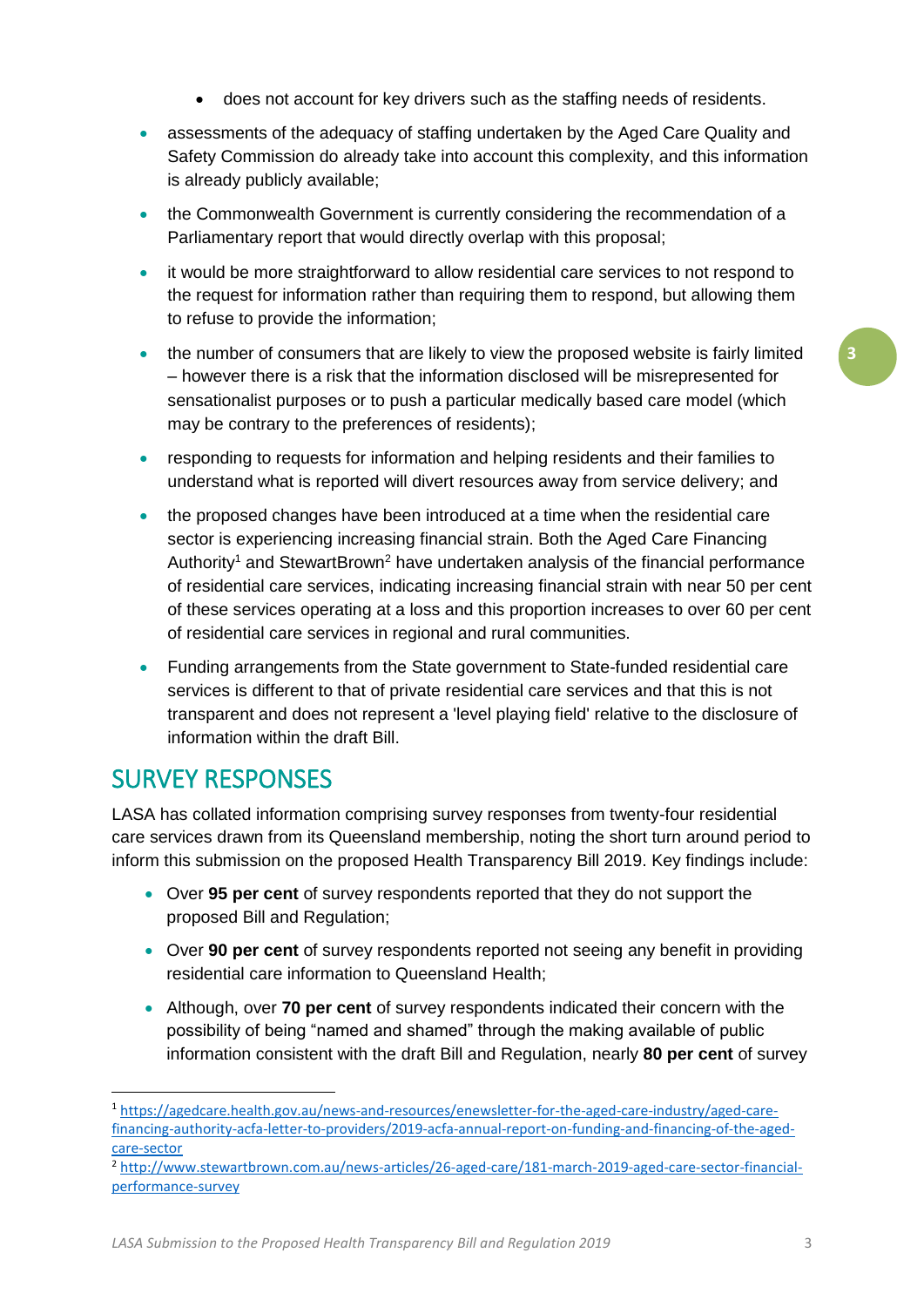respondents indicated that they would not be willing to provide the data or information requested;

- Near **80 per cent** of survey respondents did not support providing general information to Queensland Health as outlined under Clause 8, which requires general information about a public sector health service facility, private health facility, State aged care facility or private residential aged care facility;
- Over **95 per cent** of survey respondents did not support providing residential care information to Queensland Health as outlined under Clause 10, which requires residential care information about a State aged care facility or private residential aged care facility;
- Over **95 per cent** of survey respondents did not support Clause 16, whereby the Chief Executive of Queensland Health may publish information about response to notice; and
- Over **90 per cent** of survey respondents did not agree with the requirements listed under Clause 3, to have the average daily resident care hours prescribed.

A summary of feedback from survey respondents in response to the draft Bill and Regulation is included in the Addendum to the LASA Submission.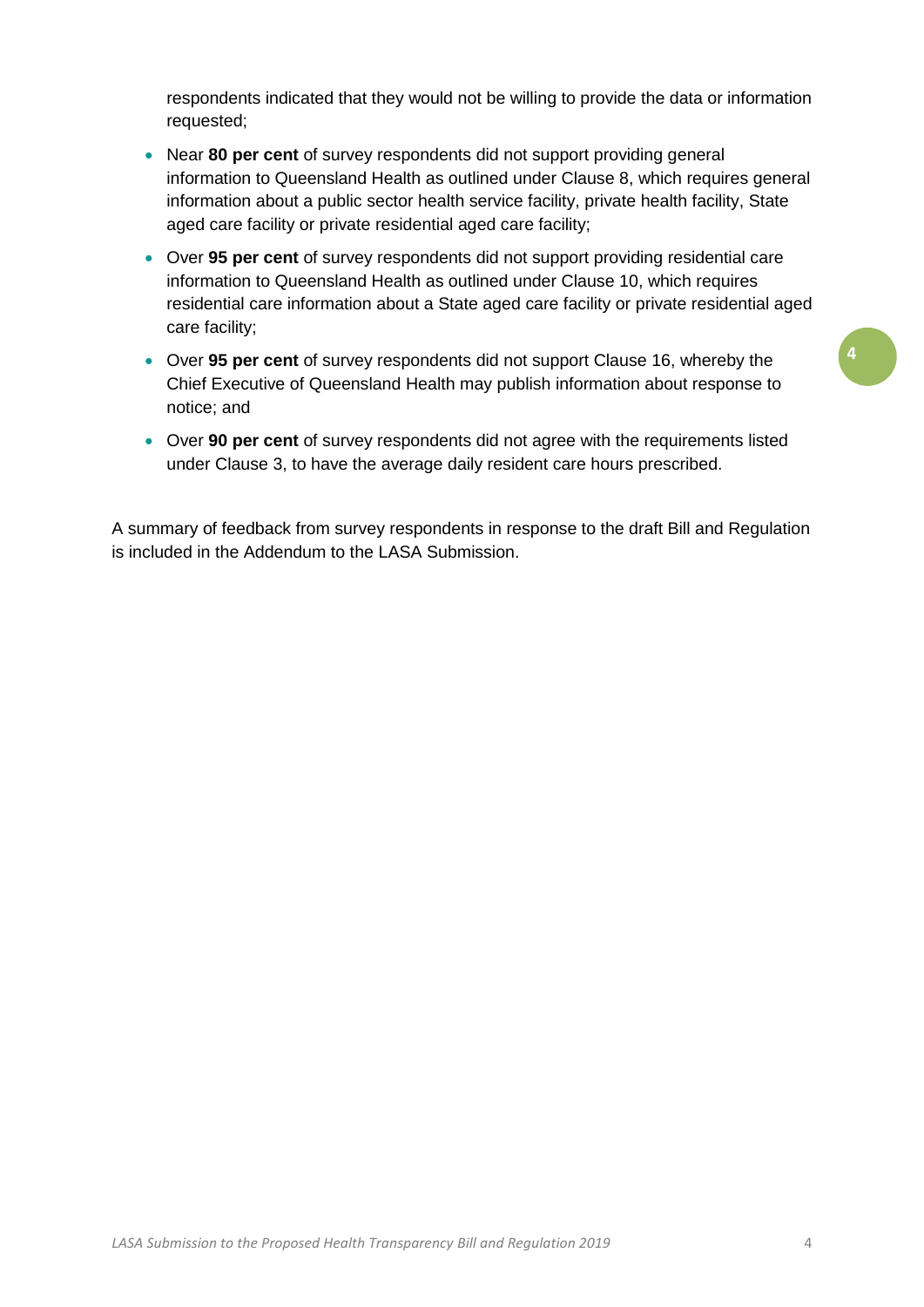## ADDENDUM – SUMMARY OF SURVEY RESPONDENT FEEDBACK

# Duplicative Regulatory and Administrative Burden Imposed on Providers

The draft Bill and Regulation will impose increasing regulatory and administrative burden upon residential care providers in their having to provide the required information to Queensland Health and maintain its integrity with account for the dynamic and fluid nature of care provision relative to changing care needs. Survey respondents expressed a strong view that the draft Bill is duplicative of Commonwealth regulatory processes.

In the Commonwealth system, there is extensive information reporting, including accreditation and compliance reports available to consumers through Commonwealth websites.<sup>3</sup> The Commonwealth Government also continues to invest considerable amounts of funding to improve the usability of the My Aged Care website for both consumers and providers. This referenced information is readily available in the public domain for State Governments to access.

The **National Quality Indicator Program**<sup>4</sup> transitioned from a voluntary program to a mandatory program for ALL residential aged care services as of 1 July 2019. Data is being collected around Pressure Injuries, Physical Restraint and Unplanned Weight loss, with the intent to add Falls/Fractures and Medication Issues in July 2020. Data is due to be reported quarterly to the Commonwealth through the My Aged Care Portal with the first report due to the Commonwealth by the 21st October 2019. Quality indicator reporting through this national program will enhance community understanding of quality in residential care services, and provide more information to prospective consumers and residential care recipients to assist with their choices and decision making about residential care services.

In conjunction with this, the *Royal Commission into Aged Care Quality and Safety<sup>5</sup> will* likely further address any recommended regulatory changes, after significant consultation throughout Australia.

#### Impacts on Provider Branding and Reputation

The type of information to be made publically available through the draft Bill may suggest that staffing numbers equate to a blunt measure of quality in residential care services.

The information does not take into account resident acuity, building layout, staff experience, mix or qualifications. All of these result in making the data non-specific, unreliable and difficult to interpret. Staffing levels are also based on the accumulative demand for responding to care needs of a facility's resident population not simply the number of residents. Higher care needs/acuity across a facility's resident population demand more

**.** 

<sup>3</sup> [https://agedcare.health.gov.au/ensuring-quality/residential-aged-care-sanctions/aged-care-sanctions-and](https://agedcare.health.gov.au/ensuring-quality/residential-aged-care-sanctions/aged-care-sanctions-and-notices-of-non-compliance)[notices-of-non-compliance](https://agedcare.health.gov.au/ensuring-quality/residential-aged-care-sanctions/aged-care-sanctions-and-notices-of-non-compliance)

<sup>4</sup> [https://agedcare.health.gov.au/quality/quality-indicators/guidance-for-the-national-aged-care-mandatory](https://agedcare.health.gov.au/quality/quality-indicators/guidance-for-the-national-aged-care-mandatory-quality-indicator-program)[quality-indicator-program](https://agedcare.health.gov.au/quality/quality-indicators/guidance-for-the-national-aged-care-mandatory-quality-indicator-program)

<sup>5</sup> <https://agedcare.royalcommission.gov.au/Pages/default.aspx>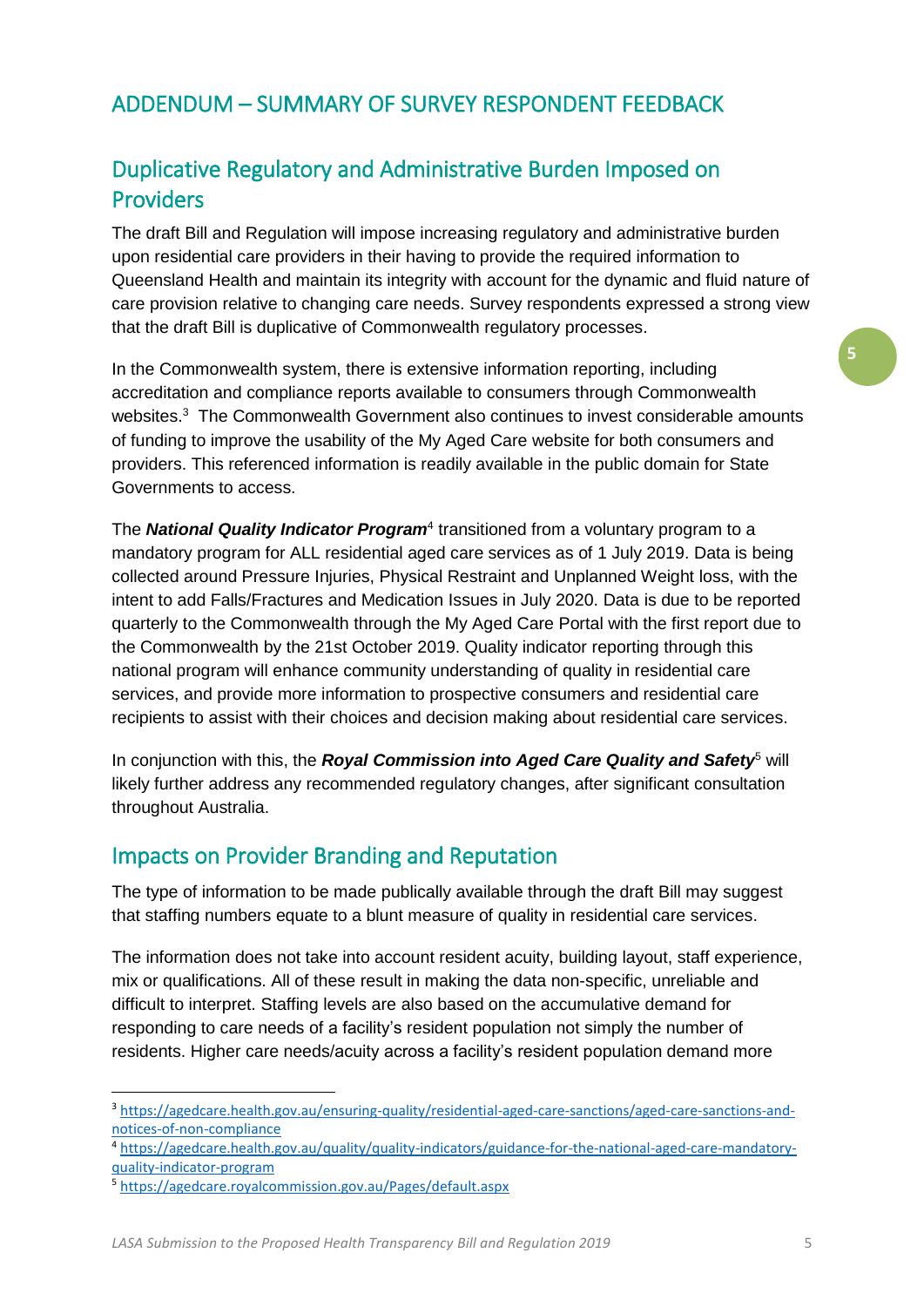targeted health staff expertise hours overall to attend to clinical care. Lower care needs/acuity across a facility's resident population will not demand such an intensive health staffing presence in the absence in the absence of clinical care needs.

The end result of publishing simple ratios would be a collection of numbers without much industry or care relevance.

Staffing numbers and mix would only become meaningful if examined within the context of a whole host of inter-related indicators highlighting the multifactorial nature of achieving quality outcomes in residential care services – as per the assessment methodology assigned for accreditation against the *Aged Care Quality Standards*. 6

The Commonwealth Government's quality accreditation framework, co-designed with the aged care industry, comprises eight inter-related Standards and over 40 specified requirements for which examples of quality evidence are provided.<sup>7</sup> It reiterates the multifactorial nature of achieving quality outcomes in residential care services. With the new Standards, and a strong focus on consumer choice and experience, any deficiencies in staffing will be revealed at the facility level through the assessment methodology assigned for quality accreditation and that draws heavily on resident experience.

Some survey respondents have indicated that they expect that there will likely be no direct adverse impact on their branding and reputation through publishing the requested information, if they are already open and transparent with staffing expertise and levels and responsive to care needs relative to the resident case mix at any given point in time.

There is concern, however, with regard to misrepresentation and sensationalising of published information to impose a specific clinical-based staffing model on residential care services. This model does not adequately account for the multitude of innovative care models provided across the residential age care sector, which is a key for establishing a market based aged care system where resident choices drive quality.

### Impacts on Current and Future Residents and Families

The impacts of the draft Bill and Regulation on current and future residents and families may include:

- A potential decrease in customer focused care and continuous improvement within residential care services that will result from providers having to allocate resources to attending to the duplicative regulatory and administrative demands of the Bill.
- Increased staff engagement with residents and families in responding to negative public perceptions and views based on the publishing of a 'blunt' indicator of staffing levels that will require qualification by providers.

<sup>6</sup> <https://www.agedcarequality.gov.au/resources/regulatory-bulletin-2019-5>

<sup>7</sup> <https://www.agedcarequality.gov.au/providers/standards>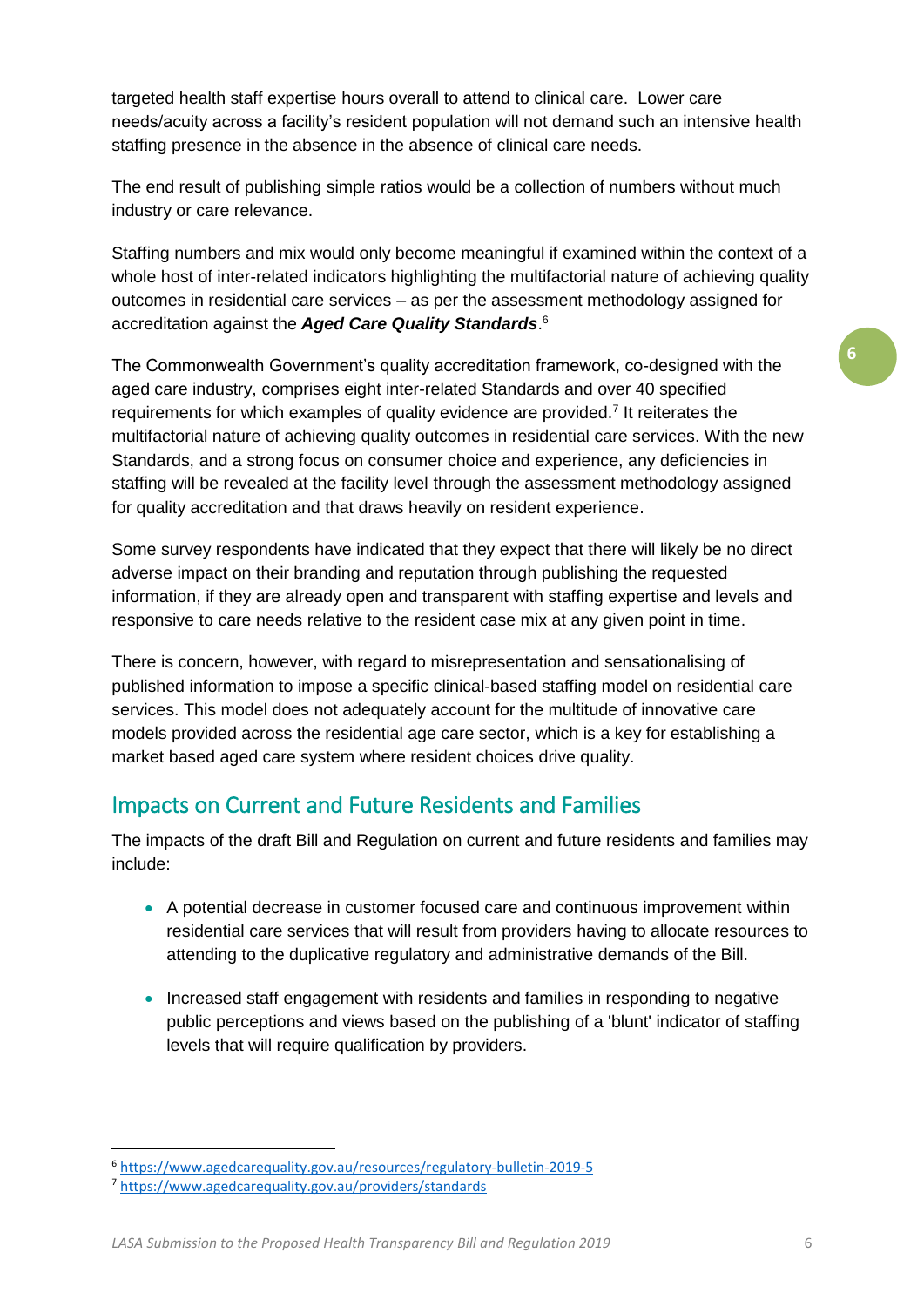- Demand for current and future residents/families to understand the complexities of how aged care is staffed and funded in response to misinformed public perceptions that may emerge from the introduction of a 'blunt' staffing indicator.
- Fixed staffing ratios will create issues for the redeployment of skilled staff to undertake duties outside their scope of practice or these staff may be underutilised contributing to inefficiencies that adversely impact on quality of care for the resident population.
- With the residential care funding model currently under-review<sup>8</sup> the introduction of the draft Bill may further complicate resident and family discussions concerning staffing levels and mix relative to any changing funding parameters. This will add to the confusion surrounding the value of publishing information in isolation of broader quality reforms in residential care.

#### Information Disclosure

1

The disclosure of information as proposed in the draft Bill, on its own, fails to explain the acuity levels of residential care facilities and the associated funding which otherwise determines staffing arrangements. It also focuses on 'average' daily resident care hours which does not take into account times of the day or night where staffing is available (including night duty where staffing levels are lower due to changes in the care requirements of residents), geographical layout of facilities, age of facilities, rural/remote workforce challenges and funding arrangements.

Additionally, if the general public does not understand that staffing levels are based on the resident care needs across a facility's resident population and not the number of residents, disclosing this information will only cause confusion and disadvantage to residential care services through increasing public misperception. Disclosing this information will do nothing to improve the financial sustainability and quality of outcomes in residential care services. In many cases it may adversely impact an already strained financial position of residential care services.

Noting the substantial financial strain evident across residential care services, Members believe it is important to disclose that any financial loss associated with the operation of State funded residential care services in Queensland is supplemented by additional Queensland Government funding, generally from funds provided to the State for health care through the Commonwealth/States Medicare Agreement.

On this point, it would be appropriate for the Queensland Government to disclose to the public the extent with which supplementary funding is directed into State-funded residential care services in Queensland to support operations and alleviate financial strain over and above those funds provided directly to these services by the Commonwealth Government and those fees and charges collected from the residents.

*LASA Submission to the Proposed Health Transparency Bill and Regulation 2019* 7

<sup>8</sup> [https://agedcare.health.gov.au/reform/resource-utilisation-and-classification-study-rucs-overview-and](https://agedcare.health.gov.au/reform/resource-utilisation-and-classification-study-rucs-overview-and-reports)[reports](https://agedcare.health.gov.au/reform/resource-utilisation-and-classification-study-rucs-overview-and-reports)